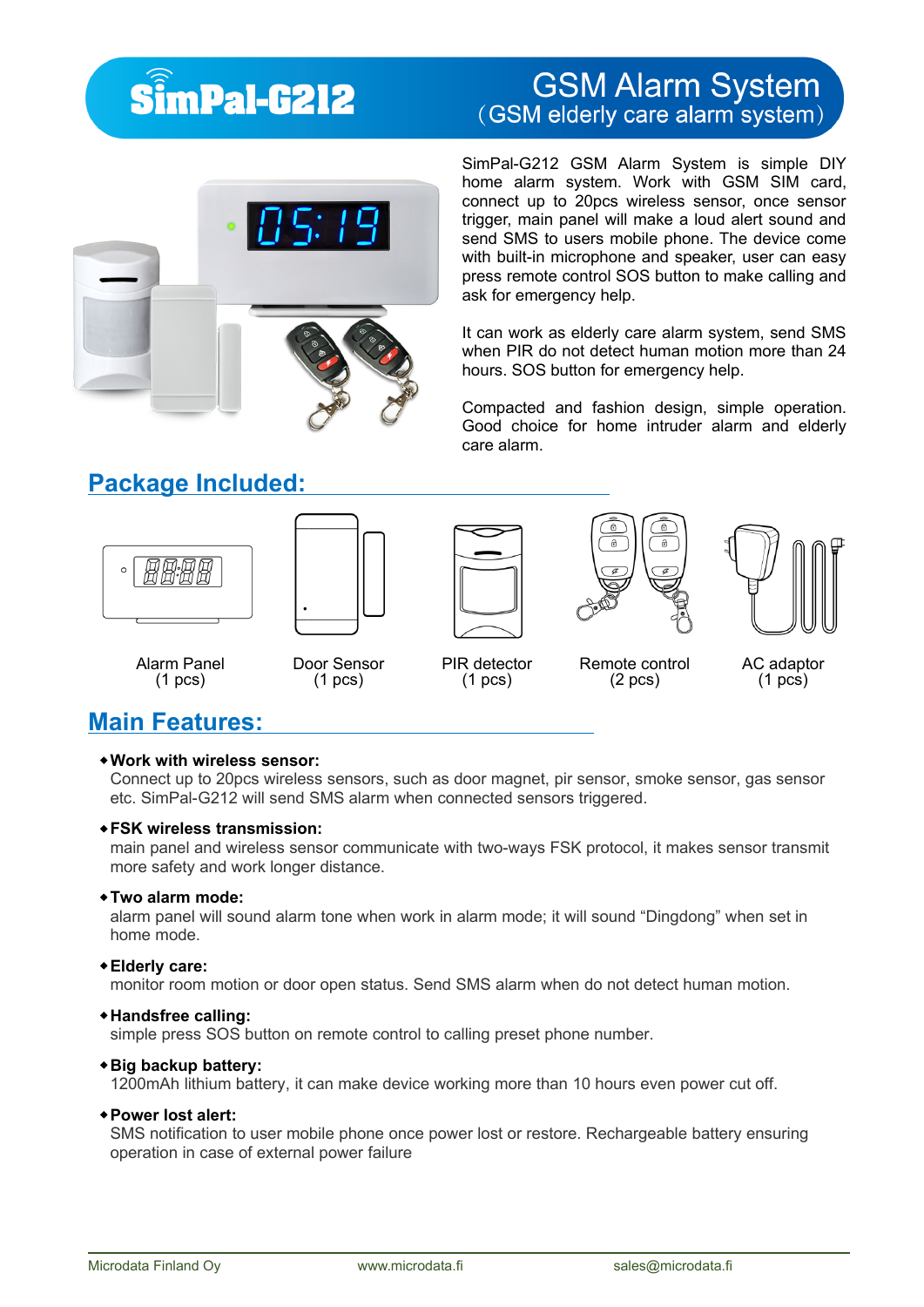## **Product structure:**



### **Sensor type:**



**Alarm sensor:** will trigger alarm sound when work in Arm mode; will ignore when work in Disarm or Home mode.

**Emergency Sensor:** will trigger alarm sound in all working mode include Disarm, Arm, Home mode.

**Home sensor:** Will trigger alarm sound when work in Arm mode, will sound doorbell tone when trigger in Home mode.



**Doorbell sensor:** will always ring "DingDong" when sensor trigger.

**Elderly care sensor:** panel will send SMS alarm when elderly care sensor do not trigger more than 24 hours.

Noted: Panel only send SMS when ring alarm sound, do not send SMS when "DingDong" ring.

## **Working mode and sound tone:**

| Sensor type | Alarm      | Home sensor   | Emergency  | Doorbell sensor |
|-------------|------------|---------------|------------|-----------------|
| Mode        | sensor     | Zone $6-10$   | sensor     | Zone 16-18      |
|             | Zone $1-5$ |               | Zone 11-15 |                 |
| Arm mode    | Alarm tone | Alarm tone    | Alarm tone | Doorbell tone   |
| Home mode   | $- -$      | Doorbell tone | Alarm tone | Doorbell tone   |
| Disarm mode | --         |               | Alarm tone | Doorbell tone   |